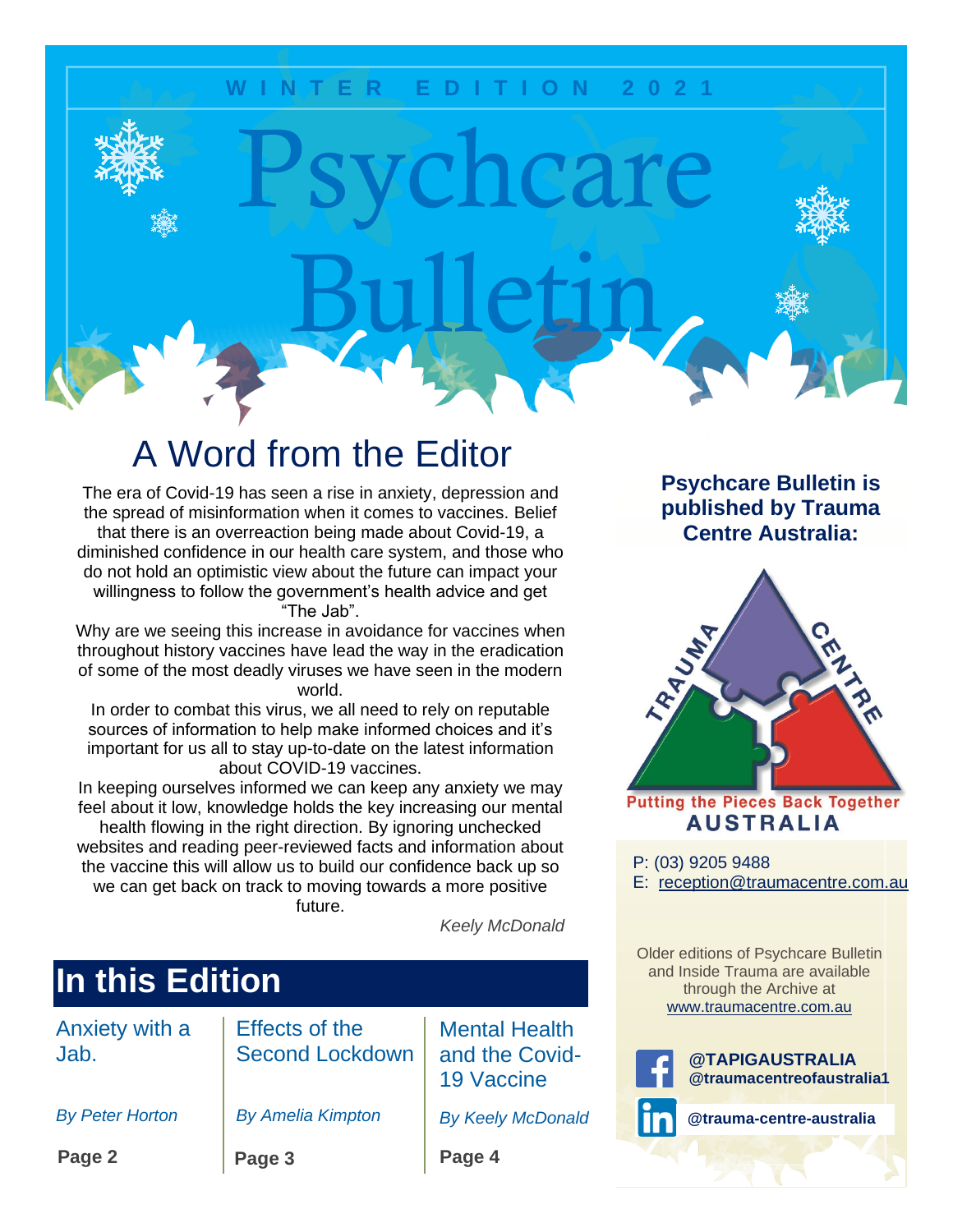#### **PSYCHCARE BULLETIN WINTER 2021**



# Anxiety with a Jab

While all of us are contemplating life after lockdown, part of our thinking focuses us toward the future and life of "Normal". The current measured role our vaccine has raised questions of mortality.

Mass Media reports of blood clots have many people re-assessing their position on whether to have a jab or not, moreover which jab to have?

As reports from media sources become more frequent, the hysteria of getting a jab to shield us from the pending and various strains of Covid-19 are creating anxiety. Self-questioning about the media validity, our constant obsession with what is real news: or what is fake news is further creating anxiety in our work and private lives.

Questions ruminate and pile up about society and the workplace position of "No Jab, No Job", "Can I travel without a job?" and "Can I work in certain workplaces?"

A minefield of litigation paves our lives as we move forward. As I pen this article news flashes of the jab being halted in England on children are awash in the media. Anxiety continues to grow and primarily being fuelled by the constant barrage of news.

The anxiety that you are maybe feeling is reflected in the following symptoms and it's important to remember that 1 in 10 people are anxious about injections and some already have a fear of needles. Anxiety is usually self-diagnosable:

- Racing Thoughts
- Sleep Issues
- Appetite Changes
- **Irritable**
- Panic
- Over thinking
- Poor Concentration
- Heightened Alertness

You may feel dizzy or faint; have a shortness of breath, sweating and dryness of the mouth. If a number of these symptoms continue, then support can offer management and control of these affects. A tip to follow is the **5,4,3,2,1** method, which is a grounding technique for anxiety attacks. It takes you through your five senses to bring you back into the present:

- 5. **Look**: around and say out loud 5 things that you can see
- 4. **Feel**: think of 4 things you can feel in your body
- 3. **Listen**: to the sounds around you
- 2. **Smell**: say 2 things you can smell
- 1. **Taste**: say 1 thing you can taste

Some of us require professional support, seek a psychologist. Perhaps contact the Trauma Centre for a helpful brochure on the "10 Methods for Managing your Anxiety" or visit our website **[www.traumacentre.com.au](http://www.traumacentre.com.au/)** for further information and techniques if you need it.



We are available in many locations around Melbourne and Regional Victoria

[www.addeducation.com.au](http://www.addeducation.com.au/)

*Peter Horton*

[www.aaaawareness.com.au](http://www.aaaawareness.com.au/)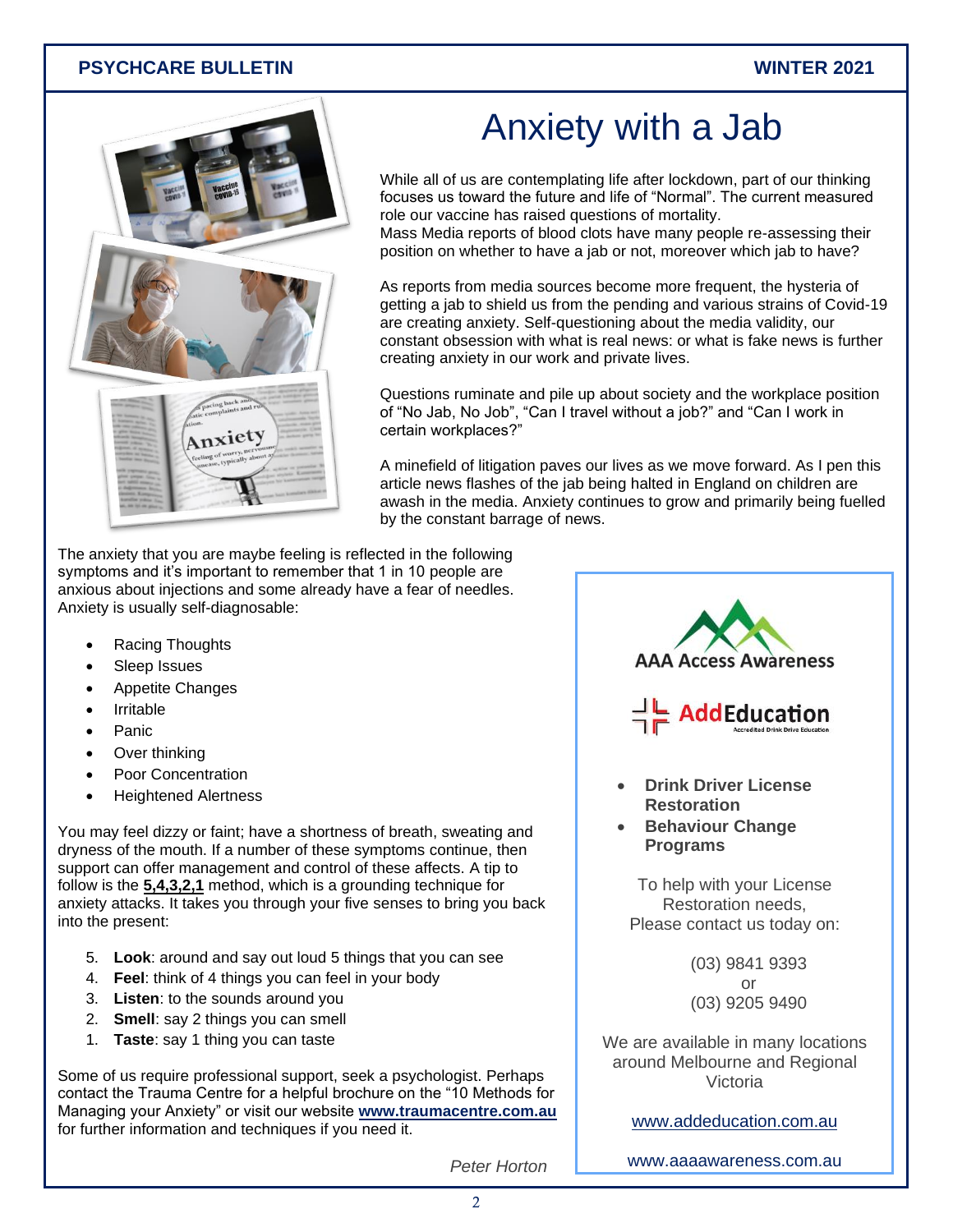#### **PSYCHCARE BULLETIN WINTER 2021**



### Effects of the Second Lockdown

Melbourne's first lockdown was a new experience for everyone the word 'unprecedented' echoed around the world. When this lockdown ended people were filled with hope again as they gained back a sense of previous freedom when restrictions slowly eased.

However, this progress was soon disrupted for Melbournians when a second lockdown was imposed after another spike in cases. After being through it once we all had a better of idea of what to expect, the rules and restrictions, as well as the negative impact on our mental health. The initial impact of Covid-19 on mental health was severe and the second spike would be equally devastating.

This second lockdown came with such a sense of dread and fear as our small freedoms were taken away again. Any enjoyment from the first lockdown in learning a new hobby or skill, guilt free binge watching or catching up on rest and relaxation was completely lost in the second lockdown.

Furthermore, the consistent extending of lockdown increased uncertainty and insecurity further negatively impacting mental health. The longer periods of quarantine and isolation have proven to worsen mental health as avoidance behaviors, anger and post traumatic stress symptoms increase. In addition, fears on infection, frustration, boredom, inadequate supplies and lack of information are further stressors which impact mental health.

Covid-19 has such a tight grip on our lives and this lack of control was a major factor for many regarding increased stress, anxiety and depression. This virus has not been a single shock event but rather a continuing disaster and this chronic stress will have lasting impacts on mental health.

Remember, support is always there, all we have to do is act and reach out to available services, a qualified and reliable person of your choice or simply reaching out to friends and family for a helping hand.

*Amelia Kimpton*

## **Looking for Training in Trauma Counselling?**

We have developed the Advanced Certificate of Trauma Counselling<br>If you would like more information please visit our website: www.traumainstitute.com.au<br>Or If you would like more information please visit our website:

Or Contact our office of (03) 9852 7797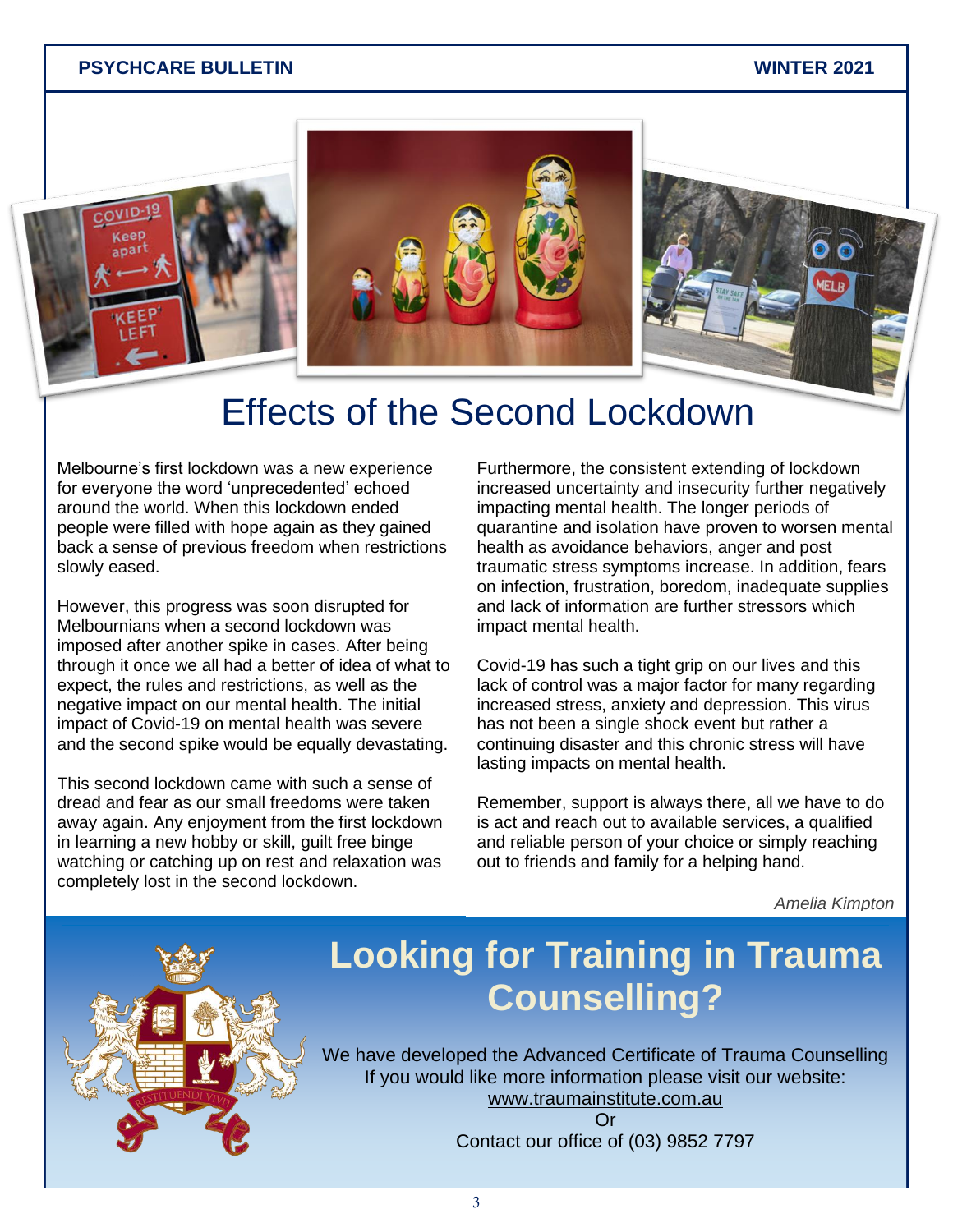#### **PSYCHCARE BULLETIN WINTER 2021**

## Mental Health and the Covid-19 Vaccine

People living with Mental Health Illnesses already face barriers when it comes to accessing public health services on average, so what happens when this also impacts them accessing the Covid-19 Vaccine and should they be made to receive it even if they refuse a vaccination. Doctors and Health Officials may find themselves with an ethical dilemma between respect for their patient's autonomy and physical integrity and public health concerns.

There are large voices arguing that compulsory vaccination in the general population could be considered ethically acceptable. However such was the change in laws surrounding Mental Health Treatment, when they brought in the *Mental Health Act 2014.* This Act ensured people with a mental illness were placed at the centre of decision making about their treatment and care. Meaning it promotes Voluntary treatment over Compulsory treatment and protects the rights, dignity and autonomy of people living with Mental Illness.

Compulsory medical interventions should only be used as a last resort and must be supported by an ethical debate, proper legislation and guidelines to ensure that patients are not left with a traumatic experience, which may further diminish their trust in the public health system.

Health workers who are faced with patient's disinclination or rejection to being vaccinated should make an informed assessment of that person's mental status, decision making capabilities, and their knowledge of the vaccination program and then provide them with satisfactory information and counter any misinformation they may bring up in a polite and respectful way. By discussing advantages and risks of not taking the vaccine, patients will be able to make informed decisions and be able to give proper informed consent for vaccination.

It's important to remember that although this virus has brought the world to a standstill we need to work together and with the individual to combat the virus and promote the vaccination program, and not bring about any traumatic experiences to further exacerbate the symptoms of someone living with a Mental Illness.

*Keely McDonald*



**Online Counselling / Face-to-Face Counselling / Telephone Counselling Please contact our office on (03) 9095 7156 or Email us [reception@pyschcare.com.au](mailto:reception@pyschcare.com.au)**



**"Technology now allows people to connect anytime, anywhere, to anyone in the world, from almost any device. This is dramatically changing the way people work, facilitating 24/7 collaboration with colleagues who are dispersed across time zones, countries, and continents."**

 **Michael Dell**

**"The secret of change is to focus all of your energy, not on fighting the old, but on building the new."**

**Socrates**

**"Be open to adjustments. There's nothing about this current moment in history that allows for stubbornness."** 

 **Unknown**